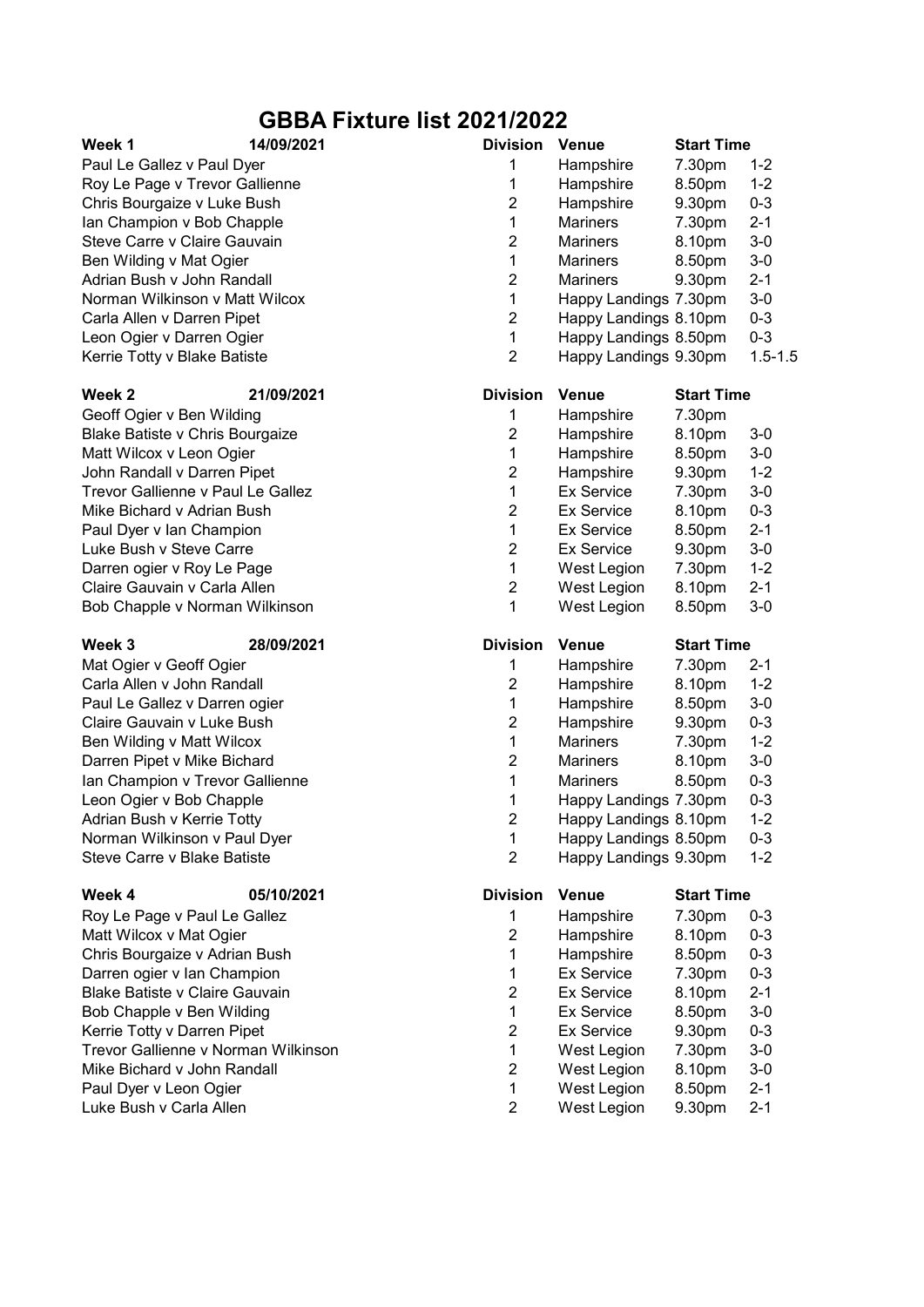| Week 5                          | 12/10/2021 |                         |                 |                       |                   |         |
|---------------------------------|------------|-------------------------|-----------------|-----------------------|-------------------|---------|
| <b>Handicap Knockout</b>        |            |                         |                 | <b>Venue</b>          | <b>Start Time</b> |         |
| <b>Matt Wilcox</b>              | v          | <b>Kerrie Totty</b>     |                 | Hampshire             | 7.30pm            |         |
| Chris Bourgaize                 | ٧          | lan Champion            |                 | Hampshire             | 8.10pm            |         |
| <b>Bob Chapple</b>              | ۷          | Leon Ogier              |                 | Hampshire             | 8.50pm            |         |
| Paul Mason                      | v          | <b>Steve Carre</b>      |                 | Hampshire             | 9.30pm            |         |
| Paul Le Gallez                  | ٧          | Darren Pipet            |                 | <b>Mariners</b>       | 7.30pm            |         |
| Darren Ogier                    | ۷          | <b>Blake Batiste</b>    |                 | <b>Mariners</b>       | 8.10pm            |         |
| Mike Bichard                    | v          | Luke Bush               |                 | <b>Mariners</b>       | 8.50pm            |         |
| <b>Claire Gauvain</b>           | v          | <b>Trevor Gallienne</b> |                 | Happy Landings 7.30pm |                   |         |
| Carla Allen                     | v          | Norman Wilkinson        |                 | Happy Landings 8.10pm |                   |         |
| Adrian Bush                     | v          | Roy Le Page             |                 | Happy Landings 8.50pm |                   |         |
| Paul Dyer                       | ٧          | <b>Ben Wilding</b>      |                 | Happy Landings 9.30pm |                   |         |
|                                 |            |                         |                 |                       |                   |         |
| Week 6                          | 19/10/2021 |                         |                 |                       |                   |         |
| <b>Singles Knockout</b>         |            |                         |                 |                       | <b>Start Time</b> |         |
| <b>Adrian Bush</b>              | ٧          | lan Champion            |                 | Hampshire             | 7.30pm            |         |
| <b>Tom Oilver</b>               | ۷          | Paul Le Gallez          |                 | Hampshire             | 8.10pm            |         |
| Chris Bourgaize                 | ۷          | Roy Le Page             |                 | Hampshire             | 8.50pm            |         |
| Leon Ogier                      | ٧          | Darren Pipet            |                 | Hampshire             | 9.30pm            |         |
| <b>Steve Carre</b>              | v          | Darren Ogier            |                 | Ex service            | 7.30pm            |         |
| Mike Bichard                    | ۷          | <b>Bob Chapple</b>      |                 | Ex service            | 8.10pm            |         |
| <b>Ben Wilding</b>              | v          | Luke Bush               |                 | Ex service            | 8.50pm            |         |
| <b>Claire Gauvain</b>           | v          | Paul Mason              |                 | West Legion           | 7.30pm            |         |
| Paul Dyer                       | v          | <b>Blake Batiste</b>    |                 | West Legion           | 8.10pm            |         |
| <b>Kerrie Totty</b>             | v          | Norman Wilkinson        |                 | West Legion           | 8.50pm            |         |
| Carla Allen                     | ٧          | John Randall            |                 | West Legion           | 9.30pm            |         |
| Week 7                          | 26/10/2021 |                         | <b>Division</b> | Venue                 | <b>Start Time</b> |         |
| Geoff Ogier v Matt Wilcox       |            |                         | 1               | Hampshire             | 7.30pm            | 3-0     |
| Carla Allen v Mike Bichard      |            |                         | $\overline{2}$  | Hampshire             | 8.10pm            | $0 - 3$ |
| Ian Champion v Roy Le Page      |            |                         | 1               | Hampshire             | 8.50pm            | $3-0$   |
| Luke Bush v Blake Batiste       |            |                         | $\overline{c}$  | Hampshire             | 9.30pm            | $3-0$   |
| Mat Ogier v Bob Chapple         |            |                         | 1               | <b>Mariners</b>       | 7.30pm            | $2 - 1$ |
| John Randall v Kerrie Totty     |            |                         | $\overline{2}$  | <b>Mariners</b>       | 8.10pm            | $3-0$   |
| Norman Wilkinson v Darren ogier |            |                         | 1               | Mariners              | 8.50pm            | $1 - 2$ |
| Ben Wilding v Paul Dyer         |            |                         | 1               | Happy Landings 7.30pm |                   | $2 - 1$ |
| Darren Pipet v Chris Bourgaize  |            |                         | $\overline{2}$  | Happy Landings 8.10pm |                   |         |
| Leon Ogier v Trevor Gallienne   |            |                         | $\mathbf{1}$    | Happy Landings 8.50pm |                   | $1 - 2$ |
| Steve Carre v Adrian Bush       |            |                         | $\overline{2}$  | Happy Landings 9.30pm |                   | $3-0$   |
| Week 8                          | 02/11/2021 |                         | <b>Division</b> | Venue                 | <b>Start Time</b> |         |
| Geoff Ogier v Leon Ogier        |            |                         | 1               | Hampshire             | 7.30pm            | 2-1     |
| Chris Bourgaize v John Randall  |            |                         | $\overline{2}$  | Hampshire             | 8.10pm            | $0 - 3$ |
| Bob Chapple v Geoff Ogier       |            |                         | 1               | Hampshire             | 8.50pm            | $3-0$   |
| Steve Carre v Darren Pipet      |            |                         | $\overline{2}$  | Hampshire             | 9.30pm            | $3-0$   |
| Roy Le Page v Norman Wilkinson  |            |                         | 1               | <b>Ex Service</b>     | 7.30pm            | $3-0$   |
| Blake Batiste v Carla Allen     |            |                         | $\overline{2}$  | <b>Ex Service</b>     | 8.10pm            | $1 - 2$ |
| Paul Dyer v Mat Ogier           |            |                         | $\mathbf{1}$    | <b>Ex Service</b>     | 8.50pm            | $3-0$   |
| Paul Le Gallez v Ian Champion   |            |                         | 1               | West Legion           | 7.30pm            | $1 - 2$ |
| Kerrie Totty v Mike Bichard     |            |                         | $\overline{2}$  | West Legion           | 8.10pm            | $0 - 3$ |
| Trevor Gallienne v Ben Wilding  |            |                         | $\mathbf{1}$    | West Legion           | 8.50pm            | $3-0$   |
| Adrian Bush v Claire Gauvain    |            |                         | $\overline{2}$  | West Legion           | 9.30pm            | $0 - 3$ |
|                                 |            |                         |                 |                       |                   |         |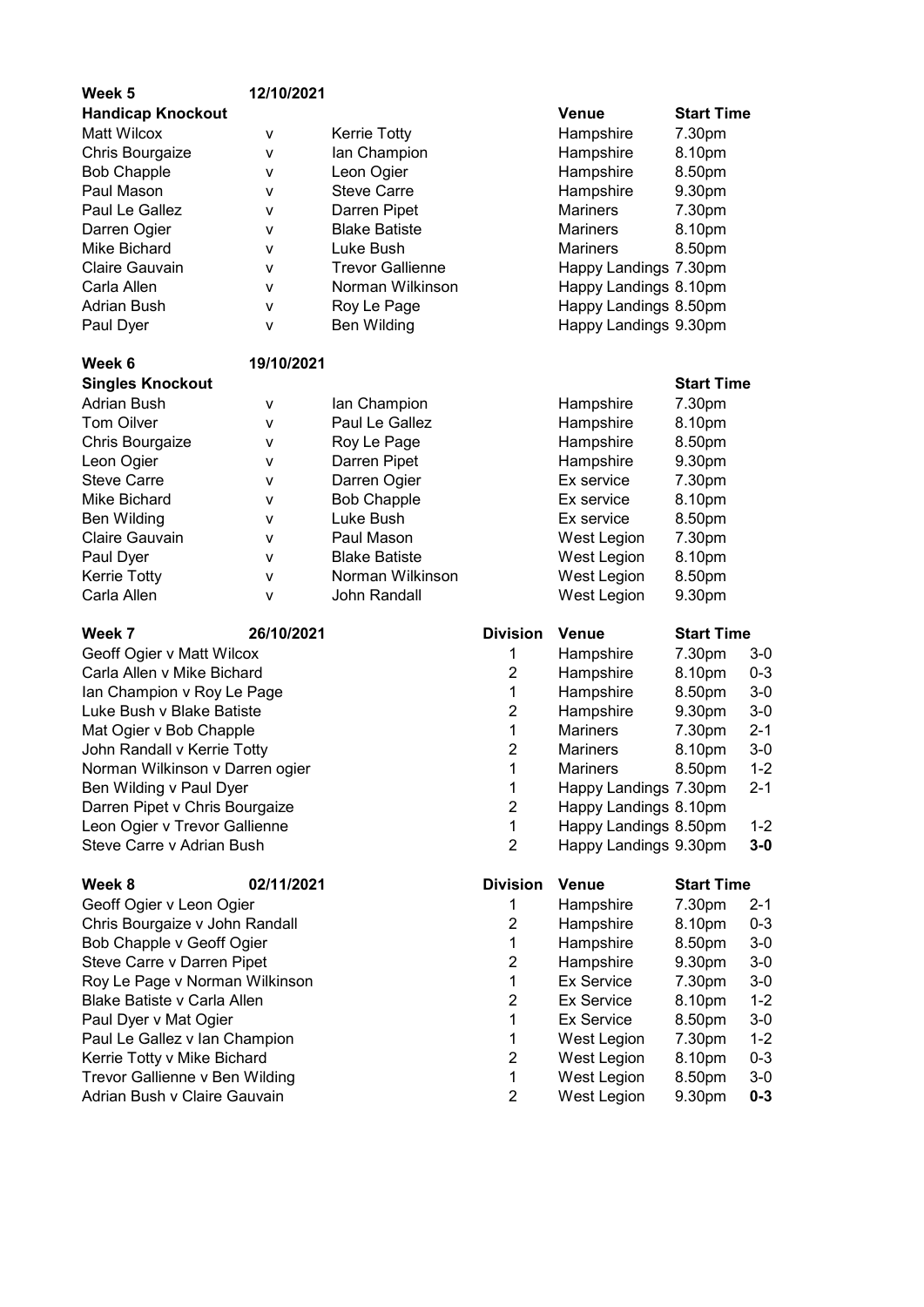| Week 9                              | 09/11/2021                        |                           | <b>Division</b> | Venue                 | <b>Start Time</b> |         |
|-------------------------------------|-----------------------------------|---------------------------|-----------------|-----------------------|-------------------|---------|
|                                     | Norman Wilkinson v Paul Le Gallez |                           | 1               | Hampshire             | 7.30pm            | $0 - 3$ |
| Carla Allen v Kerrie Totty          |                                   |                           | $\overline{2}$  | Hampshire             | 8.10pm            | $3-0$   |
| Leon Ogier v Roy Le Page            |                                   |                           | 1               | Hampshire             | 8.50pm            | $1 - 2$ |
| Mike Bichard v Chris Bourgaize      |                                   |                           | $\overline{2}$  | Hampshire             | 9.30pm            | $2 - 1$ |
| Ben Wilding v Darren ogier          |                                   |                           | 1               | <b>Mariners</b>       | 7.30pm            | $2 - 1$ |
| Mat Ogier v Trevor Gallienne        |                                   |                           | 1               | <b>Mariners</b>       | 8.10pm            | $0 - 3$ |
| Luke Bush v Adrian Bush             |                                   |                           | $\overline{2}$  | <b>Mariners</b>       | 8.50pm            | $3-0$   |
| Matt Ogier                          | v                                 | Luke Bush                 | Singles         | <b>Mariners</b>       | 9.30pm            |         |
| Matt Wilcox v Bob Chapple           |                                   |                           | $\mathbf{1}$    | Happy Landings 7.30pm |                   | $0 - 3$ |
| John Randall v Steve Carre          |                                   |                           | $\overline{2}$  | Happy Landings 8.10pm |                   | $3-0$   |
| Geoff Ogier v Paul Dyer             |                                   |                           | 1               | Happy Landings 8.50pm |                   | $0 - 3$ |
| Claire Gauvain v Darren Pipet       |                                   |                           | $\overline{2}$  | Happy Landings 9.30pm |                   | $0 - 3$ |
| Week 10                             | 16/11/2021                        |                           | <b>Division</b> | Venue                 | <b>Start Time</b> |         |
| Paul Dyer v Matt Wilcox             |                                   |                           | $\mathbf 1$     | Hampshire             | 7.30pm            | $3-0$   |
| Steve Carre v Mike Bichard          |                                   |                           | $\overline{2}$  |                       |                   |         |
|                                     |                                   |                           |                 | Hampshire             | 8.10pm            | $2 - 1$ |
| Paul Le Gallez v Leon Ogier         |                                   |                           | 1               | Hampshire             | 8.50pm            | $2 - 1$ |
| Chris Bourgaize v Kerrie Totty      |                                   |                           | $\overline{2}$  | Hampshire             | 9.30pm            | $3-0$   |
| Trevor Gallienne v Geoff Ogier      |                                   |                           | 1               | Ex Service            | 7.30pm            | $3-0$   |
| Adrian Bush v Blake Batiste         |                                   |                           | $\overline{2}$  | Ex Service            | 8.10pm            | $2 - 1$ |
| Roy Le Page v Ben Wilding           |                                   |                           | $\mathbf 1$     | Ex Service            | 8.50pm            | $0 - 3$ |
| Darren Pipet v Luke Bush            |                                   |                           | $\overline{2}$  | <b>Ex Service</b>     | 9.30pm            | $0 - 3$ |
|                                     | Ian Champion v Norman Wilkinson   |                           | $\mathbf{1}$    | West Legion           | 7.30pm            | $3-0$   |
| Claire Gauvain v John Randall       |                                   |                           | $\overline{2}$  | West Legion           | 8.10pm            | $0 - 3$ |
| Darren ogier v Mat Ogier            |                                   |                           | 1               | West Legion           | 8.50pm            |         |
| Week 11                             | 23/11/2021                        |                           |                 |                       |                   |         |
| Pairs week                          |                                   |                           |                 |                       |                   |         |
| Week 12                             | 30/11/2021                        |                           | <b>Division</b> | Venue                 | <b>Start Time</b> |         |
| Bob Chapple v Paul Dyer             |                                   |                           | 1               | Hampshire             | 7.30pm            | $0 - 3$ |
| Carla Allen v Chris Bourgaize       |                                   |                           | $\overline{2}$  | Hampshire             | 8.10pm            | $3-0$   |
| Geoff Ogier v Darren ogier          |                                   |                           | 1               | Hampshire             | 8.50pm            | $1 - 2$ |
| Luke Bush v John Randall            |                                   |                           | $\overline{2}$  | Hampshire             | 9.30pm            | $0 - 3$ |
| Matt Wilcox v Trevor Gallienne      |                                   |                           | 1               | <b>Mariners</b>       | 7.30pm            | $0 - 3$ |
| <b>Blake Batiste v Darren Pipet</b> |                                   |                           | $\overline{2}$  | <b>Mariners</b>       | 8.10pm            | $0 - 3$ |
| Leon Ogier v lan Champion           |                                   |                           | $\mathbf 1$     | <b>Mariners</b>       | 8.50pm            | $2 - 1$ |
| Kerrie Totty v Steve Carre          |                                   |                           | 2               | <b>Mariners</b>       | 9.30pm            |         |
| Ben Wilding v Paul Le Gallez        |                                   |                           | 1               | Happy Landings 7.30pm |                   | $0 - 3$ |
| Mike Bichard v Claire Gauvain       |                                   |                           | $\overline{2}$  | Happy Landings 8.10pm |                   | $0 - 3$ |
| Mat Ogier v Roy Le Page             |                                   |                           | 1               | Happy Landings 8.50pm |                   | $0 - 3$ |
| Paul Dyer                           | v                                 | John Randall              | singles         | Hampshire             | 10.10pm           | $3-0$   |
| Week 13                             | 07/12/2021                        |                           | <b>Division</b> | Venue                 | <b>Start Time</b> |         |
| Norman Wilkinson v Leon Ogier       |                                   |                           | 1               | Hampshire             | 7.30pm            | $0 - 3$ |
| Steve Carre v Chris Bourgaize       |                                   |                           | $\overline{2}$  | Hampshire             | 8.10pm            | $2 - 1$ |
| Trevor Gallienne v Bob Chapple      |                                   |                           | 1               | Hampshire             | 8.50pm            |         |
| <b>Steve Carre</b>                  |                                   |                           |                 |                       |                   |         |
|                                     | V                                 | Norman Wilkkinson Singles |                 | Hampshire             | 9.30pm            |         |
| Ian Champion v Ben Wilding          |                                   |                           | 1               | <b>Ex Service</b>     | 7.30pm            | $3-0$   |
| John Randall v Blake Batiste        |                                   |                           | $\overline{2}$  | <b>Ex Service</b>     | 8.10pm            | $3-0$   |
| Darren ogier v Matt Wilcox          |                                   |                           | 1               | <b>Ex Service</b>     | 8.50pm            | $2 - 1$ |
| Luke Bush v Mike Bichard            |                                   |                           | $\overline{2}$  | <b>Ex Service</b>     | 9.30pm            | $3-0$   |
| Paul Le Gallez v Mat Ogier          |                                   |                           | 1               | West Legion           | 7.30pm            | $1 - 2$ |
| Claire Gauvain v Kerrie Totty       |                                   |                           | $\overline{c}$  | West Legion           | 8.10pm            | $3-0$   |
| Roy Le Page v Geoff Ogier           |                                   |                           | $\mathbf{1}$    | West Legion           | 8.50pm            | $2 - 1$ |

Adrian Bush v Carla Allen 2 West Legion 9.30pm 2-1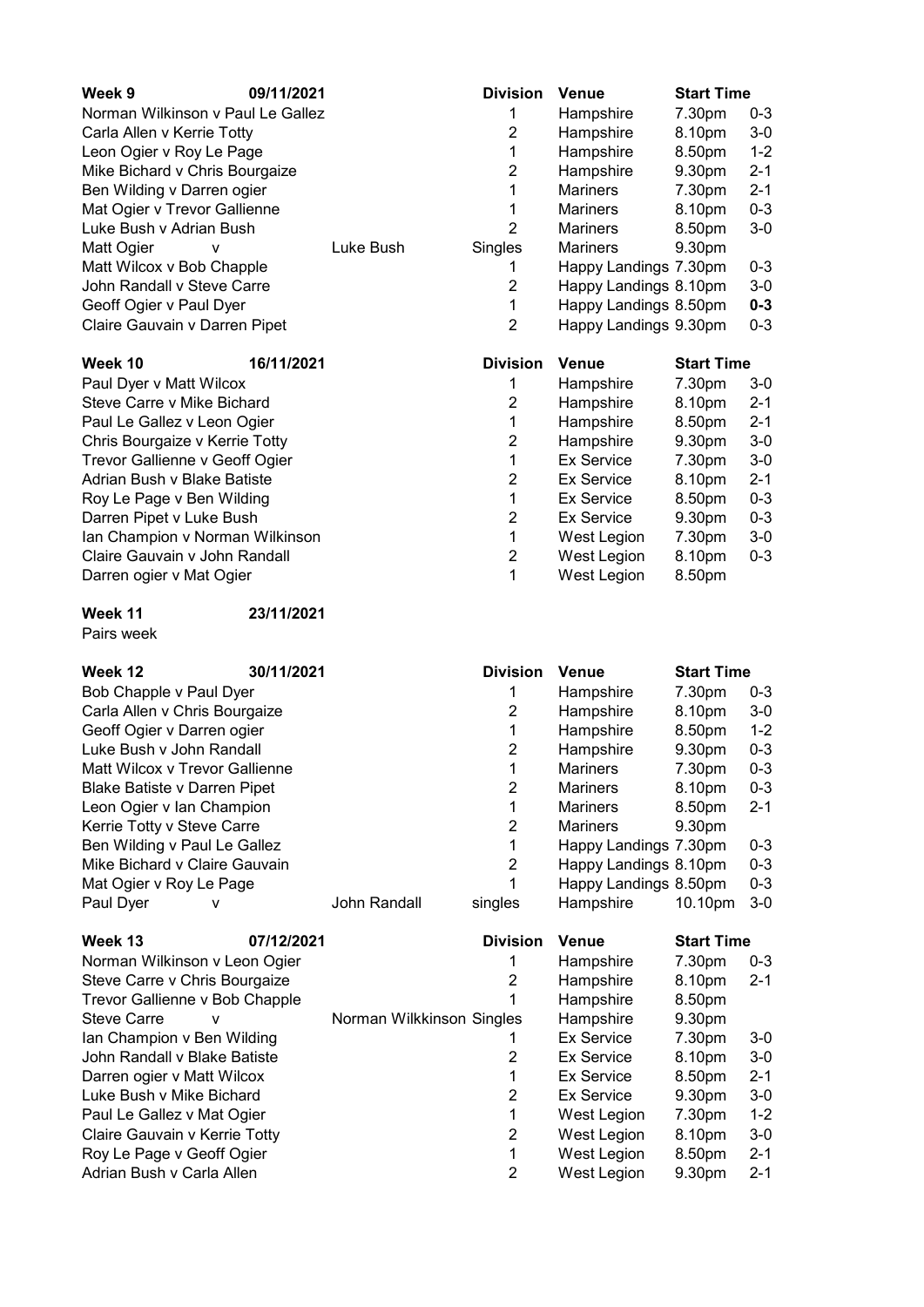| Week 14                             | 14/12/2021 |                   | <b>Division</b>         | Venue                      | <b>Start Time</b> |         |
|-------------------------------------|------------|-------------------|-------------------------|----------------------------|-------------------|---------|
| Matt Wilcox v Roy Le Page           |            |                   | 1                       | Hampshire                  | 7.30pm            | $0 - 3$ |
| <b>Blake Batiste v Mike Bichard</b> |            |                   | $\overline{2}$          | Hampshire                  | 8.10pm            | $2 - 1$ |
| Ben Wilding v Norman Wilkinson      |            |                   | $\mathbf{1}$            | Hampshire                  | 8.50pm            | $0 - 3$ |
| Chris Bourgaize v Claire Gauvain    |            |                   | $\overline{2}$          | Hampshire                  | 9.30pm            | $3-0$   |
| Bob Chapple v Darren ogier          |            |                   | 1                       | <b>Mariners</b>            | 7.30pm            | $2 - 1$ |
| Adrian Bush v Darren Pipet          |            |                   | $\overline{2}$          | <b>Mariners</b>            | 8.10pm            | $3-0$   |
| Mat Ogier v Ian Champion            |            |                   | 1                       | <b>Mariners</b>            | 8.50pm            | $1 - 2$ |
| <b>Bob Chapple</b><br>$\mathsf{v}$  |            | <b>Tom Oliver</b> | Singles                 | <b>Mariners</b>            | 9.30pm            |         |
| Paul Dyer v Trevor Gallienne        |            |                   | 1                       | Happy Landings 7.30pm      |                   | $1 - 2$ |
| Kerrie Totty v Luke Bush            |            |                   | $\overline{2}$          | Happy Landings 8.10pm      |                   |         |
| Geoff Ogier v Paul Le Gallez        |            |                   | 1                       | Happy Landings 8.50pm      |                   | $0 - 3$ |
| Carla Allen v Steve Carre           |            |                   | $\overline{2}$          | Happy Landings 9.30pm      |                   | $0 - 3$ |
| Week 15                             | 21/12/2021 |                   | <b>Division</b>         | Venue                      | <b>Start Time</b> |         |
| Darren ogier v Paul Dyer            |            |                   | 1                       | Hampshire                  | 7.30pm            | 2-1     |
| Blake Batiste v Kerrie Totty        |            |                   | $\overline{2}$          | Hampshire                  | 8.10pm            | $3-0$   |
| Roy Le Page v Bob Chapple           |            |                   | 1                       | Hampshire                  | 8.50pm            | $1 - 2$ |
| Luke Bush v Chris Bourgaize         |            |                   | $\overline{2}$          | Hampshire                  | 9.30pm            | $3-0$   |
| Norman Wilkinson v Mat Ogier        |            |                   | 1                       | Ex Service                 | 7.30pm            | $0 - 3$ |
| John Randall v Adrian Bush          |            |                   | $\overline{2}$          | <b>Ex Service</b>          | 8.10pm            | $0 - 3$ |
| Leon Ogier v Ben Wilding            |            |                   | 1                       | <b>Ex Service</b>          | 8.50pm            | $3-0$   |
| Darren Pipet v Carla Allen          |            |                   | $\overline{c}$          | <b>Ex Service</b>          | 9.30pm            | $1 - 2$ |
| Paul Le Gallez v Matt Wilcox        |            |                   | 1                       | West Legion                | 7.30pm            | $0 - 3$ |
| Claire Gauvain v Steve Carre        |            |                   | $\overline{2}$          | West Legion                | 8.10pm            | $0 - 3$ |
| Ian Champion v Geoff Ogier          |            |                   | 1                       | West Legion                | 8.50pm            | $3-0$   |
| Trevor Gallienne v                  |            | Paul Mason        | Singles                 | West Legion                | 9.30pm            |         |
| Week 16                             | 04/01/2022 |                   | <b>Division</b>         | <b>Venue</b>               | <b>Start Time</b> |         |
| Trevor Gallienne v Darren ogier     |            |                   | 1                       | Hampshire                  | 7.30pm            | $3-0$   |
| Carla Allen v Claire Gauvain        |            |                   | $\overline{2}$          | Hampshire                  | 8.10pm            | $0 - 3$ |
| Matt Wilcox v Ian Champion          |            |                   | 1                       | Hampshire                  | 8.50pm            | $0 - 3$ |
| Adrian Bush v Mike Bichard          |            |                   | $\overline{2}$          | Hampshire                  | 9.30pm            | $3-0$   |
| Paul Dyer v Roy Le Page             |            |                   | 1                       | <b>Mariners</b>            | 7.30pm            | $0 - 3$ |
| Chris Bourgaize v Blake Batiste     |            |                   | $\overline{2}$          | <b>Mariners</b>            | 8.10pm            | $2 - 1$ |
| Geoff Ogier v Norman Wilkinson      |            |                   | 1                       | <b>Mariners</b>            | 8.50pm            | $2 - 1$ |
| Steve Carre v Luke Bush             |            |                   | $\overline{\mathbf{c}}$ | <b>Mariners</b>            | 9.30pm            |         |
| Mat Ogier v Leon Ogier              |            |                   | 1                       | Happy Landings 7.30pm      |                   |         |
| Darren Pipet v John Randall         |            |                   | $\overline{c}$          | Happy Landings 8.10pm      |                   | $1 - 2$ |
| Bob Chapple v Paul Le Gallez        |            |                   | 1                       | Happy Landings 8.50pm      |                   | $3-0$   |
| Week 17                             | 11/01/2022 |                   |                         |                            |                   |         |
| Mat Ogier v Ben Wilding             |            |                   | $\mathbf{1}$            | Hampshire                  | 7.30pm            | $3-0$   |
| John Randall v Carla Allen          |            |                   | $\overline{2}$          | Hampshire                  | 8.10pm            | $0 - 3$ |
| Trevor Gallienne v Roy Le Page      |            |                   | 1                       | Hampshire                  | 8.50pm            |         |
| Geoff Ogier v Leon Ogier            |            |                   | 1                       | <b>Ex Service</b>          | 7.30pm            | $3-0$   |
| Mike Bichard v Darren Pipet         |            |                   | 2                       | <b>Ex Service</b>          | 8.10pm            |         |
| Paul Dyer v Paul Le Gallez          |            |                   | 1                       | <b>Ex Service</b>          | 8.50pm            | $1 - 2$ |
| <b>Blake Batiste v Steve Carre</b>  |            |                   | $\overline{2}$          | <b>Ex Service</b>          | 9.30pm            |         |
| Matt Wilcox v Norman Wilkinson      |            |                   | 1                       | West Legion                | 7.30pm            | $2 - 1$ |
| Kerrie Totty v Adrian Bush          |            |                   |                         |                            |                   |         |
|                                     |            |                   |                         |                            |                   |         |
| Bob Chapple v Ian Champion          |            |                   | $\overline{2}$<br>1     | West Legion<br>West Legion | 8.10pm<br>8.50pm  | $3-0$   |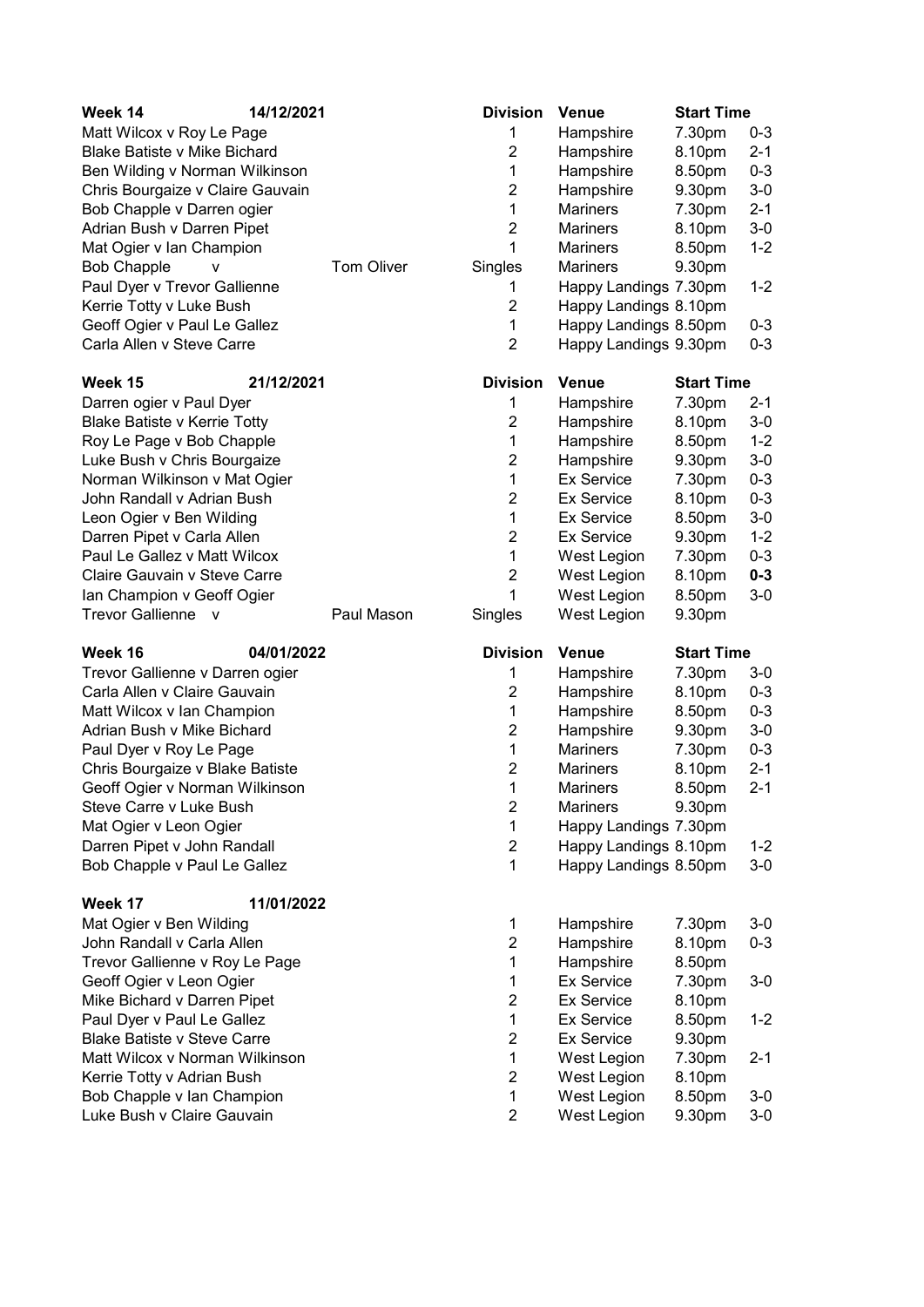Paul Le Gallez v Trevor Gallienne

## Week 18 18/01/2022 Division Venue Start Time Roy Le Page v Darren ogier 1 1 Hampshire 1.30pm 1-2 Carla Allen v Luke Bush 2 Hampshire 8.10pm 0-3 Ben Wilding v Geoff Ogier 1 1 Hampshire 8.50pm 2-1 John Randall v Mike Bichard 2 Hampshire 9.30pm 3-0 Adrian Bush v Chris Bourgaize 2 Mariners 8.10pm 2-1 Leon Ogier v Matt Wilcox 1 Mariners 8.50pm 3-0 Ian Champion v Paul Dyer 1 1 Happy Landings 7.30pm 1-2 Darren Pipet v Kerrie Totty 2 Happy Landings 8.10pm 3-0 Norman Wilkinson v Bob Chapple 1 Happy Landings 8.50pm 0-3 Claire Gauvain v Blake Batiste 2 Happy Landings 9.30pm 0-3 Week 19 25/01/2022 Division Venue Start Time Geoff Ogier v Mat Ogier 1 Hampshire 7.30pm 1-2 Chris Bourgaize v Darren Pipet 2 Hampshire 8.10pm 3-0 Darren ogier v Paul Le Gallez 1 decree 1 Hampshire 8.50pm 0-3 Mike Bichard v Carla Allen 2 die 12 die 2012 - 2013 Hampshire 2 9.30pm 1-2<br>Matt Wilcox v Ben Wilding 2008 1 die 2014 - 2020 1 die 2021 - 2021 - 2021 1 die 2021 2021 2021 2021 2021 2021 Matt Wilcox v Ben Wilding 1 and 1 Ex Service 1.30pm 2-1 Kerrie Totty v John Randall **2** Ex Service 8.10pm 1-2 Bob Chapple v Leon Ogier 1 Ex Service 8.50pm 3-0 Trevor Gallienne v Ian Champion<br>
Adrian Bush v Steve Carre<br>
Adrian Bush v Steve Carre Adrian Bush v Steve Carre 2 New York 2 2 West Legion 8.10pm Paul Dyer v Norman Wilkinson 1 Mexico 2012 1 Mexic Legion 8.50pm 0-3 Blake Batiste v Luke Bush 2 West Legion 9.30pm 2-1 Week 20 01/02/2022 Division Venue Start Time Mat Ogier v Matt Wilcox **1 Hampshire** 7.30pm 3-0 John Randall v Chris Bourgaize 2 Hampshire 8.10pm 1-2 Ian Champion v Darren ogier 1 Hampshire 8.50pm Darren Pipet v Steve Carre 2 Hampshire 9.30pm 3-0 Norman Wilkinson v Trevor Gallienne 1 1 Mariners 1.30pm 1-2 Claire Gauvain v Adrian Bush **2** Mariners 8.10pm 0-3 Leon Ogier v Paul Dyer 1 Mariners 8.50pm 0-3 Mike Bichard v Kerrie Totty 2 Mariners 9.30pm Ben Wilding v Bob Chapple 1 1 Happy Landings 7.30pm 1-2 Carla Allen v Blake Batiste 2 Happy Landings 8.10pm 0-3 Paul Le Gallez v Roy Le Page 1 1 Happy Landings 8.50pm 2-1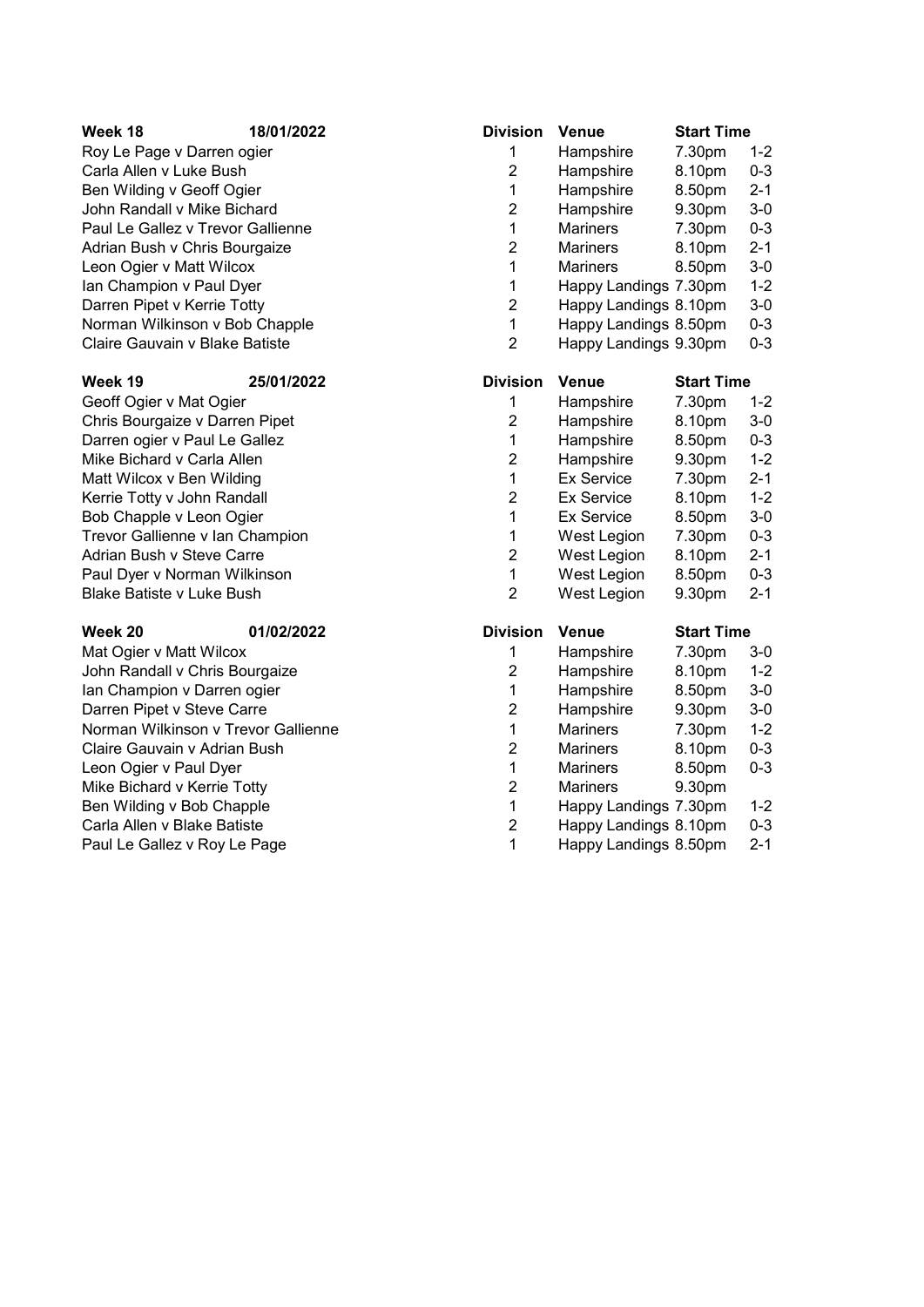| <b>Division</b><br><b>Start Time</b><br>Week 21<br>08/02/2022<br><b>Venue</b><br>1<br>7.30pm<br>Matt Wilcox v Geoff Ogier<br>Hampshire<br>$\overline{2}$<br>Hampshire<br>Steve Carre v John Randall<br>8.10pm |         |
|---------------------------------------------------------------------------------------------------------------------------------------------------------------------------------------------------------------|---------|
|                                                                                                                                                                                                               |         |
|                                                                                                                                                                                                               | 3-0     |
|                                                                                                                                                                                                               | $2 - 1$ |
| $\mathbf{1}$<br>Hampshire<br>Darren ogier v Norman Wilkinson<br>8.50pm                                                                                                                                        | $1 - 2$ |
| $\overline{2}$<br>Hampshire<br>9.30pm<br>Chris Bourgaize v Mike Bichard                                                                                                                                       | $2 - 1$ |
| $\mathbf{1}$<br><b>Ex Service</b><br>Bob Chapple v Mat Ogier<br>7.30pm                                                                                                                                        | $3-0$   |
| $\overline{2}$<br>Darren Pipet v Claire Gauvain<br>Ex Service<br>8.10pm                                                                                                                                       | $3-0$   |
| 1<br>Roy Le Page v Ian Champion<br><b>Ex Service</b><br>8.50pm                                                                                                                                                | $3-0$   |
| lan Champion<br><b>Ex Service</b><br>9.30pm<br>Roy Le Page<br>singles<br>v                                                                                                                                    |         |
| Paul Dyer v Ben Wilding<br>West Legion<br>7.30pm<br>1                                                                                                                                                         | $3-0$   |
| $\overline{2}$<br>Kerrie Totty v Carla Allen<br>West Legion<br>8.10pm                                                                                                                                         | $1 - 2$ |
| Trevor Gallienne v Leon Ogier<br>1<br>West Legion<br>8.50pm                                                                                                                                                   | $3-0$   |
| $\overline{2}$<br>Adrian Bush v Luke Bush<br>West Legion<br>9.30pm                                                                                                                                            | $0 - 3$ |
| <b>Division</b><br>15/02/2022<br><b>Start Time</b><br>Week 22<br>Venue                                                                                                                                        |         |
| 1<br>7.30pm<br>Ian Champion v Paul Le Gallez<br>Hampshire                                                                                                                                                     | 3-0     |
| $\overline{2}$<br>Kerrie Totty v Chris Bourgaize<br>Hampshire<br>8.10pm                                                                                                                                       | $0 - 3$ |
| 1<br>Hampshire<br>Geoff Ogier v Bob Chapple<br>8.50pm                                                                                                                                                         |         |
| 1<br>Norman Wilkinson v Roy Le Page<br><b>Mariners</b><br>7.30pm                                                                                                                                              | $0 - 3$ |
| $\overline{2}$<br>Mike Bichard v Steve Carre<br><b>Mariners</b><br>8.10pm                                                                                                                                     | $2 - 1$ |
| 1<br>Mat Ogier v Paul Dyer<br>8.50pm<br><b>Mariners</b>                                                                                                                                                       | $3-0$   |
| $\overline{2}$<br>Luke Bush v Darren Pipet<br>9.30pm<br><b>Mariners</b>                                                                                                                                       | $1 - 2$ |
| 1<br>Leon Ogier v Darren ogier<br>Happy Landings 7.30pm                                                                                                                                                       |         |
| $\overline{2}$<br>Blake Batiste v Adrian Bush<br>Happy Landings 8.10pm                                                                                                                                        | $0 - 3$ |
| Ben Wilding v Trevor Gallienne<br>1<br>Happy Landings 8.50pm                                                                                                                                                  | $3-0$   |
| $\overline{2}$<br>John Randall v Claire Gauvain<br>Happy Landings 9.30pm                                                                                                                                      | $2 - 1$ |
| <b>Division</b><br><b>Start Time</b><br>22/02/2022<br>Venue<br>Week 23                                                                                                                                        |         |
| 1<br>Hampshire<br>7.30pm<br>Bob Chapple v Matt Wilcox                                                                                                                                                         | $3-0$   |
| $\overline{2}$<br>Steve Carre v Kerrie Totty<br>Hampshire<br>8.10pm                                                                                                                                           |         |
| Paul Le Gallez v Norman Wilkinson<br>1<br>Hampshire<br>8.50pm                                                                                                                                                 | $3-0$   |
| $\overline{2}$<br>Hampshire<br>9.30pm<br>Chris Bourgaize v Carla Allen                                                                                                                                        |         |
| $\mathbf{1}$<br>Paul Dyer v Geoff Ogier<br><b>Ex Service</b><br>7.30pm                                                                                                                                        |         |
| Darren Pipet v Blake Batiste<br>$\overline{2}$<br><b>Ex Service</b><br>8.10pm                                                                                                                                 | $3-0$   |
| 1<br>Roy Le Page v Leon Ogier<br><b>Ex Service</b><br>8.50pm                                                                                                                                                  | $0 - 3$ |
| Trevor Gallienne v Mat Ogier<br>1<br>West Legion<br>7.30pm                                                                                                                                                    | 3-0     |
| Claire Gauvain v Mike Bichard<br>2<br>West Legion<br>8.10pm                                                                                                                                                   |         |
| West Legion<br>Darren ogier v Ben Wilding<br>1<br>8.50pm                                                                                                                                                      |         |
| John Randall v Luke Bush<br>$\overline{2}$<br>West Legion<br>9.30pm                                                                                                                                           |         |
| <b>Division</b><br><b>Start Time</b><br>Week 24<br>01/03/2022<br>Venue                                                                                                                                        |         |
| Norman Wilkinson v Ian Champion<br>1<br>Hampshire<br>7.30pm                                                                                                                                                   |         |
| Carla Allen v Adrian Bush<br>$\overline{2}$<br>Hampshire<br>8.10pm                                                                                                                                            |         |
| $\mathbf{1}$<br>Hampshire<br>Matt Wilcox v Paul Dyer<br>8.50pm                                                                                                                                                |         |
|                                                                                                                                                                                                               |         |
|                                                                                                                                                                                                               |         |
| Chris Bourgaize v Steve Carre<br>$\overline{2}$<br>Hampshire<br>9.30pm                                                                                                                                        |         |
| 1<br><b>Mariners</b><br>Leon Ogier v Paul Le Gallez<br>7.30pm                                                                                                                                                 |         |
| $\overline{2}$<br>Kerrie Totty v Claire Gauvain<br><b>Mariners</b><br>8.10pm                                                                                                                                  |         |
| $\mathbf{1}$<br>Geoff Ogier v Trevor Gallienne<br>Mariners<br>8.50pm                                                                                                                                          |         |
| Ben Wilding v Roy Le Page<br>1<br>Happy Landings 7.30pm                                                                                                                                                       |         |
| Blake Batiste v John Randall<br>$\overline{2}$<br>Happy Landings 8.10pm<br>$\mathbf{1}$<br>Happy Landings 8.50pm<br>Mat Ogier v Darren ogier                                                                  |         |

| $\overline{\mathbf{c}}$        | Hampshire                                      | 8.10pm            | $2 - 1$ |
|--------------------------------|------------------------------------------------|-------------------|---------|
| $\overline{\mathbf{1}}$        | Hampshire                                      | 8.50pm            | $1 - 2$ |
| $\overline{c}$                 | Hampshire                                      | 9.30pm            | $2 - 1$ |
| $\overline{1}$                 | <b>Ex Service</b>                              | 7.30pm            | $3-0$   |
| $\overline{c}$                 | <b>Ex Service</b>                              | 8.10pm            | $3-0$   |
| $\overline{1}$                 | <b>Ex Service</b>                              | 8.50pm            | $3-0$   |
| gles                           | <b>Ex Service</b>                              | 9.30pm            |         |
| 1                              | West Legion                                    | 7.30pm            | $3-0$   |
| $\overline{c}$                 | West Legion                                    | 8.10pm            | $1 - 2$ |
| $\overline{1}$                 | <b>West Legion</b>                             | 8.50pm            | $3-0$   |
| $\overline{2}$                 | West Legion                                    | 9.30pm            | $0-3$   |
| ivision                        | Venue                                          | <b>Start Time</b> |         |
| 1                              | Hampshire                                      | 7.30pm            | $3-0$   |
| $\overline{c}$                 | Hampshire                                      | 8.10pm            | $0 - 3$ |
| 1                              | Hampshire                                      | 8.50pm            |         |
| $\overline{1}$                 | <b>Mariners</b>                                | 7.30pm            | $0 - 3$ |
| $\overline{c}$                 | <b>Mariners</b>                                | 8.10pm            | $2 - 1$ |
| $\overline{\mathbf{1}}$        | <b>Mariners</b>                                | 8.50pm            | $3-0$   |
| $\overline{\mathbf{c}}$        | <b>Mariners</b>                                | 9.30pm            | $1 - 2$ |
| $\overline{1}$                 | <b>Happy Landings</b>                          | 7.30pm            |         |
| $\overline{\mathbf{c}}$        | <b>Happy Landings</b>                          | 8.10pm            | $0 - 3$ |
| $\overline{1}$                 | <b>Happy Landings</b>                          | 8.50pm            | $3-0$   |
| $\overline{2}$                 | <b>Happy Landings</b>                          | 9.30pm            | $2 - 1$ |
| ivision                        | Venue                                          | <b>Start Time</b> |         |
| 1                              | Hampshire                                      | 7.30pm            | $3-0$   |
| $\overline{c}$                 | Hampshire                                      | 8.10pm            |         |
| $\overline{1}$                 | Hampshire                                      | 8.50pm            | $3-0$   |
| $\overline{c}$                 | Hampshire                                      | 9.30pm            |         |
| $\overline{1}$                 | <b>Ex Service</b>                              | 7.30pm            |         |
| $\overline{c}$                 | <b>Ex Service</b>                              | 8.10pm            | $3-0$   |
| $\mathbf 1$                    | <b>Ex Service</b>                              | 8.50pm            | $0 - 3$ |
| $\mathbf{1}$                   | West Legion                                    | 7.30pm            | $3-0$   |
| $\overline{c}$                 | West Legion                                    | 8.10pm            |         |
| $\overline{1}$                 | <b>West Legion</b>                             | 8.50pm            |         |
| 2                              | West Legion                                    | 9.30pm            |         |
| ivision                        | Venue                                          | <b>Start Time</b> |         |
| 1                              | Hampshire                                      | 7.30pm            |         |
| $\overline{c}$                 | Hampshire                                      | 8.10pm            |         |
| $\mathbf{1}$                   | Hampshire                                      | 8.50pm            |         |
| $\overline{c}$                 | Hampshire                                      | 9.30pm            |         |
| $\overline{\mathbf{1}}$        | <b>Mariners</b>                                | 7.30pm            |         |
| $\overline{c}$                 | <b>Mariners</b>                                | 8.10pm            |         |
| $\overline{1}$                 | <b>Mariners</b>                                | 8.50pm            |         |
| $\overline{\mathbf{1}}$        |                                                |                   |         |
|                                |                                                |                   |         |
|                                | Happy Landings 7.30pm                          |                   |         |
| $\overline{c}$                 | Happy Landings 8.10pm                          |                   |         |
| $\mathbf{1}$<br>$\overline{2}$ | Happy Landings 8.50pm<br>Happy Landings 9.30pm |                   |         |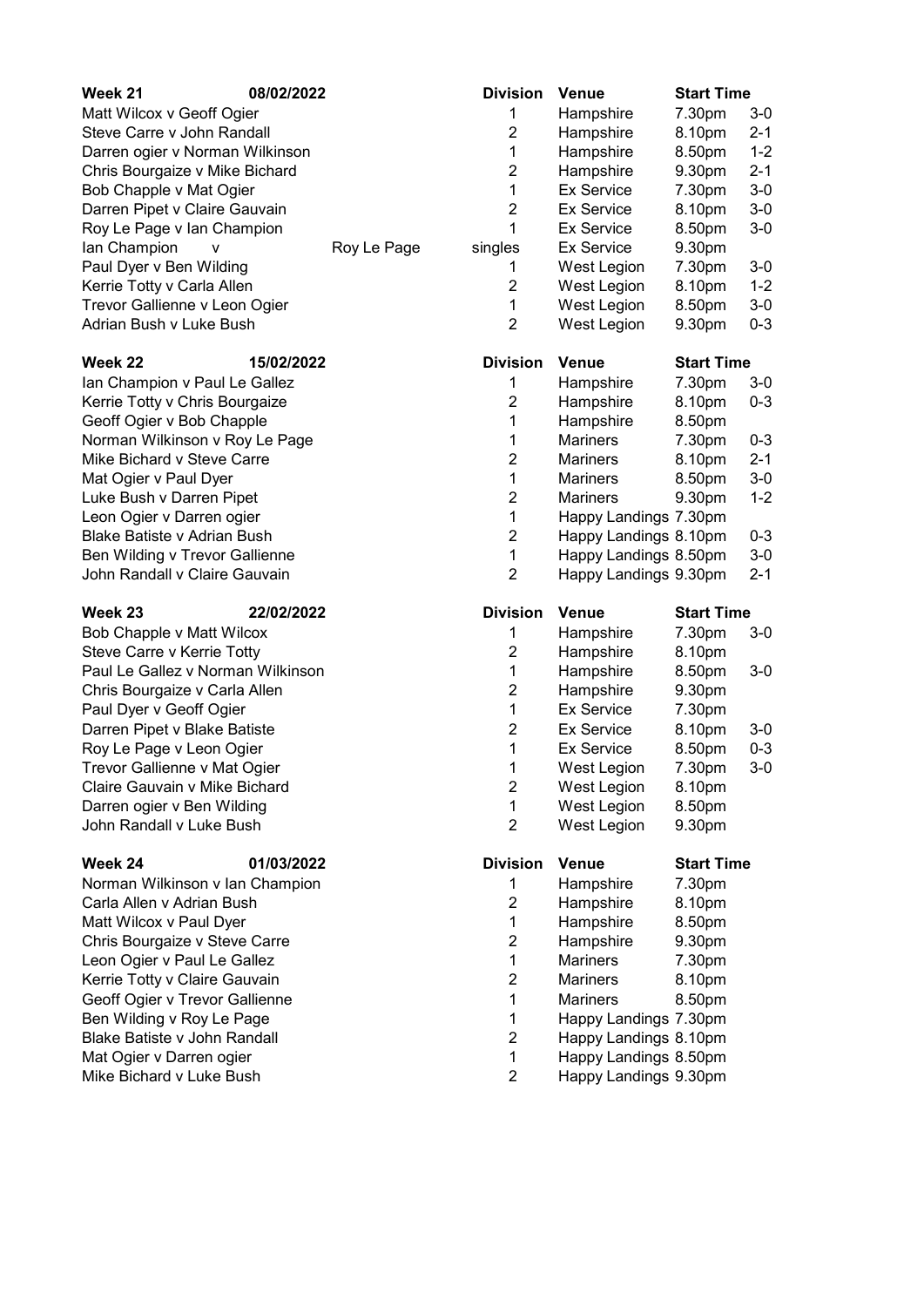| Week 25<br>Paul Dyer v Bob Chapple<br>Claire Gauvain v Chris Bourgaize<br>Roy Le Page v Mat Ogier<br>Steve Carre v Carla Allen<br>Paul Le Gallez v Ben Wilding<br>Darren Pipet v Adrian Bush<br>Darren ogier v Geoff Ogier<br>Ian Champion v Leon Ogier<br>Mike Bichard v Blake Batiste<br><b>Trevor Gallienne v Matt Wilcox</b><br>Luke Bush v Kerrie Totty | 08/03/2022  |                                                      | <b>Division</b><br>1<br>$\overline{2}$<br>1<br>$\overline{2}$<br>1<br>$\overline{2}$<br>1<br>1<br>$\overline{2}$<br>1<br>$\overline{2}$ | Venue<br>Hampshire<br>Hampshire<br>Hampshire<br>Hampshire<br><b>Ex Service</b><br><b>Ex Service</b><br><b>Ex Service</b><br>West Legion<br>West Legion<br>West Legion<br>West Legion | <b>Start Time</b><br>7.30pm<br>8.10pm<br>8.50pm<br>9.30pm<br>7.30pm<br>8.10pm<br>8.50pm<br>7.30pm<br>8.10pm<br>8.50pm<br>9.30pm |
|--------------------------------------------------------------------------------------------------------------------------------------------------------------------------------------------------------------------------------------------------------------------------------------------------------------------------------------------------------------|-------------|------------------------------------------------------|-----------------------------------------------------------------------------------------------------------------------------------------|--------------------------------------------------------------------------------------------------------------------------------------------------------------------------------------|---------------------------------------------------------------------------------------------------------------------------------|
| Knockout                                                                                                                                                                                                                                                                                                                                                     | 14/03/2022  |                                                      |                                                                                                                                         |                                                                                                                                                                                      |                                                                                                                                 |
| <b>Trevor Gallienne</b><br>lan Champion<br>Darren Pipet                                                                                                                                                                                                                                                                                                      | ۷<br>v<br>v | Matt Ogier<br>Norman Wilkinson<br><b>Bob Chapple</b> |                                                                                                                                         | <b>Mariners</b><br><b>Mariners</b><br><b>Mariners</b>                                                                                                                                | 7.30pm<br>8.10pm<br>8.50pm                                                                                                      |
| Week 26                                                                                                                                                                                                                                                                                                                                                      | 15/03/2022  |                                                      | <b>Division</b>                                                                                                                         | <b>Venue</b>                                                                                                                                                                         | <b>Start Time</b>                                                                                                               |
| Leon Ogier v Norman Wilkinson                                                                                                                                                                                                                                                                                                                                |             |                                                      | 1                                                                                                                                       | Hampshire                                                                                                                                                                            | 7.30pm                                                                                                                          |
| Adrian Bush v Claire Gauvain                                                                                                                                                                                                                                                                                                                                 |             |                                                      | KO                                                                                                                                      | Hampshire                                                                                                                                                                            | 8.10pm                                                                                                                          |
| Bob Chapple v Trevor Gallienne                                                                                                                                                                                                                                                                                                                               |             |                                                      | 1                                                                                                                                       | Hampshire                                                                                                                                                                            | 8.50pm                                                                                                                          |
| Blake Batiste v Chris Bourgaize                                                                                                                                                                                                                                                                                                                              |             |                                                      | KO                                                                                                                                      | Hampshire                                                                                                                                                                            | 9.30pm                                                                                                                          |
| Ben Wilding v Ian Champion                                                                                                                                                                                                                                                                                                                                   |             |                                                      | 1                                                                                                                                       | <b>Mariners</b>                                                                                                                                                                      | 7.30pm                                                                                                                          |
| Luke Bush v Kerrie Totty                                                                                                                                                                                                                                                                                                                                     |             |                                                      | KO                                                                                                                                      | <b>Mariners</b>                                                                                                                                                                      | 8.10pm                                                                                                                          |
| Matt Wilcox v Darren ogier                                                                                                                                                                                                                                                                                                                                   |             |                                                      | 1                                                                                                                                       | <b>Mariners</b>                                                                                                                                                                      | 8.50pm                                                                                                                          |
| Mat Ogier v Paul Le Gallez                                                                                                                                                                                                                                                                                                                                   |             |                                                      | 1                                                                                                                                       | Happy Landings 7.30pm                                                                                                                                                                |                                                                                                                                 |
| Geoff Ogier v Roy Le Page                                                                                                                                                                                                                                                                                                                                    |             |                                                      | 1                                                                                                                                       | Happy Landings 8.10pm                                                                                                                                                                |                                                                                                                                 |
| Week 27                                                                                                                                                                                                                                                                                                                                                      | 22/03/2022  |                                                      | <b>Division</b>                                                                                                                         | <b>Venue</b>                                                                                                                                                                         | <b>Start Time</b>                                                                                                               |
| Trevor Gallienne v Paul Dyer                                                                                                                                                                                                                                                                                                                                 |             |                                                      | 1                                                                                                                                       | Hampshire                                                                                                                                                                            | 7.30pm                                                                                                                          |
| Norman Wilkinson v Ben Wilding                                                                                                                                                                                                                                                                                                                               |             |                                                      | 1                                                                                                                                       | Hampshire                                                                                                                                                                            | 8.10pm                                                                                                                          |
| Darren ogier v Bob Chapple                                                                                                                                                                                                                                                                                                                                   |             |                                                      | 1                                                                                                                                       | Hampshire                                                                                                                                                                            | 8.50pm                                                                                                                          |
| Ian Champion v Mat Ogier                                                                                                                                                                                                                                                                                                                                     |             |                                                      | 1                                                                                                                                       | <b>Ex Service</b>                                                                                                                                                                    | 7.30pm                                                                                                                          |
| Roy Le Page v Matt Wilcox                                                                                                                                                                                                                                                                                                                                    |             |                                                      | 1                                                                                                                                       | <b>Ex Service</b>                                                                                                                                                                    | 8.10pm                                                                                                                          |
| Paul Le Gallez v Geoff Ogier                                                                                                                                                                                                                                                                                                                                 |             |                                                      | $\mathbf{1}$                                                                                                                            | <b>Ex Service</b>                                                                                                                                                                    | 8.50pm                                                                                                                          |
| Blake Batiste v Chris Bourgaize                                                                                                                                                                                                                                                                                                                              |             |                                                      | KO                                                                                                                                      | <b>Mariners</b>                                                                                                                                                                      | 6.50pm                                                                                                                          |
| Adrian Bush v John Randall                                                                                                                                                                                                                                                                                                                                   |             |                                                      | KO                                                                                                                                      | <b>Mariners</b>                                                                                                                                                                      | 7.30pm                                                                                                                          |
| Blake Or Chris v Carla Allen                                                                                                                                                                                                                                                                                                                                 |             |                                                      | KO                                                                                                                                      | <b>Mariners</b>                                                                                                                                                                      | 8.10pm                                                                                                                          |
| Luke Bush v Mike Bichard                                                                                                                                                                                                                                                                                                                                     |             |                                                      | KO                                                                                                                                      | <b>Mariners</b>                                                                                                                                                                      | 8.50pm                                                                                                                          |
| Steve Carre v Darren Pipet                                                                                                                                                                                                                                                                                                                                   |             |                                                      | KO                                                                                                                                      | <b>Mariners</b>                                                                                                                                                                      | 9.30pm                                                                                                                          |